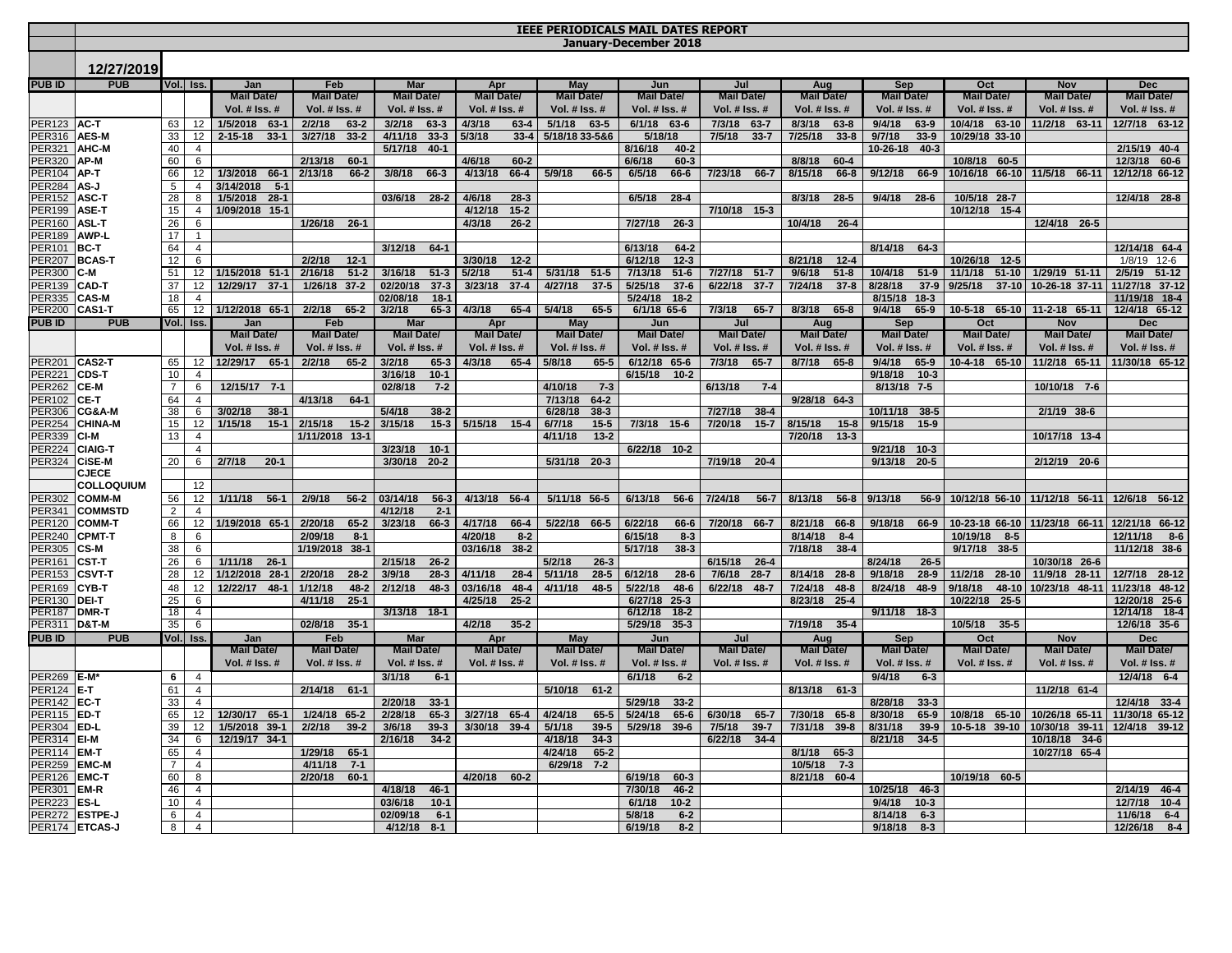| <b>PER170</b>      | <b>EVC-T</b>            | 22       | 6              |                      | 02/2/18<br>$22 - 1$             |                      | 4/6/18<br>$22 - 2$        |                      | 6/8/18<br>$22 - 3$    |                          | 8/7/18<br>$22 - 4$     |                          | 10/9/18<br>$22-5$    |                                                  | $22 - 6$<br>12/7/18  |
|--------------------|-------------------------|----------|----------------|----------------------|---------------------------------|----------------------|---------------------------|----------------------|-----------------------|--------------------------|------------------------|--------------------------|----------------------|--------------------------------------------------|----------------------|
| <b>PER158</b>      | FUZZ-T                  | 26       | 6              |                      | 02/09/18<br>$26 - 1$            |                      | 4/6/18<br>$26 - 2$        |                      | 6/8/18<br>$26 - 3$    |                          | 8/10/18<br>$26 - 4$    |                          | 10/9/18<br>$26-5$    |                                                  | 12/4/18<br>$26 - 6$  |
| <b>PER128</b>      | GRS-T                   | 56       | 12             | $56-1$<br>1/9/18     | 02/06/18<br>$56 - 2$            | 3/5/18<br>$56 - 3$   | 3/30/18<br>$56 - 4$       | 4/27/18 56-5         | 5/29/18<br>$56-6$     | 6/29/18<br>$56 - 7$      | $56 - 8$<br>7/31/18    | 9/7/18<br>$56-9$         | 10/4/18<br>$56 - 10$ | 11/2/18 56-11                                    | 11/30/18 56-12       |
| <b>PER196</b>      | <b>GRS-L</b>            | 15       | 12             | 1/5/2018 15-1        | 1/29/18<br>$15-2$               | 3/2/18<br>$15-3$     | 3/30/18<br>$15 - 4$       | 4/27/18 15-5         | 5/25/18<br>$15 - 6$   | 6/29/18<br>$15 - 7$      | 8/7/18<br>$15 - 8$     | 8/31/18<br>$15-9$        | 10/4/18<br>$15-10$   | 11/9/18 15-11                                    | 12/18/18 15-12       |
|                    | <b>GRS-M</b>            | 6        | 4              |                      |                                 | 3/30/18<br>$6-1$     |                           |                      | 7/6/18<br>$6 - 2$     |                          |                        | 9/25/18<br>$6 - 3$       |                      |                                                  | 12/11/18 6-4         |
| ER <sub>179</sub>  | <b>HMS-T</b>            | 48       | 6              |                      | 1/23/18<br>48-1                 |                      | 3/20/18<br>$48 - 2$       |                      | 5/18/18<br>$48 - 3$   |                          | 7/20/18 48-4           |                          | 9/18/18<br>$48 - 5$  |                                                  | 11/20/18 48-6        |
| PER330             | IA-M                    | 24       | 6              | 12/12/17 24-1        |                                 | 2/13/18<br>$24 - 2$  |                           | 4/13/18 24-3         |                       | 6/11/18 24-4             |                        | 8/15/18 24-5             |                      | 10/9/18 24-6                                     |                      |
| <b>ER132</b>       | IA-T                    | 54       |                |                      | 1/24/18 54-1                    |                      | 3/27/18 54-2              |                      | $54-3$<br>5/25/18     |                          | $54-4$<br>7/31/18      |                          | 10/10/18 54-5        |                                                  | 11/30/18 54-6        |
| PER173 <b>IC-M</b> |                         | 22       | 6              | 3/16/18 22-1         |                                 | 5/4/18<br>$22 - 2$   |                           | 6/20/18 22-3         |                       | 8/16/18<br>$22 - 4$      |                        | $22 - 5$<br>10/11/18     |                      | 2/15/19 22-6                                     |                      |
| <b>PER208</b>      | IIE-M                   | 12       | $\overline{4}$ |                      |                                 | 03/23/18<br>$12 - 1$ |                           |                      | $6/27/18$ 12-2        |                          |                        | 9/21/18<br>$12 - 3$      |                      |                                                  | 12/21/18 12-4        |
|                    |                         |          |                |                      |                                 |                      |                           |                      |                       |                          |                        |                          |                      |                                                  |                      |
| <b>PUB ID</b>      | <b>PUB</b>              |          | Vol. Iss.      | Jan                  | Feb                             | <b>Mar</b>           | Apr                       | May                  | Jun                   | Jul                      | Aug                    | Sep                      | Oct                  | Nov                                              | <b>Dec</b>           |
|                    |                         |          |                | <b>Mail Date/</b>    | <b>Mail Date/</b>               | <b>Mail Date/</b>    | <b>Mail Date/</b>         | <b>Mail Date/</b>    | <b>Mail Date/</b>     | <b>Mail Date/</b>        | <b>Mail Date/</b>      | <b>Mail Date/</b>        | <b>Mail Date/</b>    | <b>Mail Date/</b>                                | Mail Date/           |
|                    |                         |          |                | <b>Vol. # Iss. #</b> | Vol. $#$ Iss. $#$               | <b>Vol. # Iss. #</b> | Vol. # Iss. #             | <b>Vol. # Iss. #</b> | <b>Vol. # Iss. #</b>  | <b>Vol. # Iss. #</b>     | Vol. # Iss. #          | <b>Vol. # Iss. #</b>     | <b>Vol. # Iss. #</b> | <b>Vol. # Iss. #</b>                             | <b>Vol. # Iss. #</b> |
| PER113 $E-T$       |                         | 65       | 12             | 12/22/17 65-1        | 1/19/2018 65-2                  | 2/15/18 65-3         | 3/16/18<br>65-4           | 4/18/18 65-5         | 5/15/18<br>$65 - 6$   | 6/19/18<br>65-7          | 7/31/18<br>65-8        | $9/21/18$ 65-9           | 9/21/18<br>65-10     | 10/20/18 65-11 11/15/18 65-12                    |                      |
| <b>PER204</b>      | IFS-T                   | 13       | 6              |                      | 1/30/18<br>$13 - 1$             |                      | 3/30/18<br>$13 - 2$       |                      | 5/29/18<br>$13-3$     |                          | 7/27/18<br>$13 - 4$    |                          | 9/25/18<br>$13 - 5$  |                                                  | 11/30/18 13-6        |
| <b>ER203</b>       | <b>IINF-T</b>           | 14       | 12             | 1/09/18 14-1         | 2/09/18<br>$14-2$               | 3/9/18<br>$14-3$     | 4/12/18<br>$14 - 4$       | 5/11/18 14-5         | 6/12/18<br>$14 - 6$   | 7/12/18 14-7             | 8/14/18<br>$14 - 8$    | 9/14/18<br>14-9          |                      | 10/12/18 14-10 11/13/18 14-11                    | 12/11/18 14-12       |
| <b>ER332</b>       | IM-M                    | 21       | 6              |                      | 1-26-18 FEB-18                  |                      | $21 - 2$<br>$3 - 29 - 18$ |                      | 5/18/18<br>$21 - 3$   |                          | 7/30/18<br>$21 - 4$    |                          |                      |                                                  |                      |
| <b>ER458</b>       | IM-T                    | 67       | 12             | 12/14/17 67-1        | 1/17/2018 67-2                  | 2/15/18<br>$67 - 3$  | 3/16/18 67-4              | 4/12/18 67-5         | 5/18/18<br>$67 - 6$   | 6/15/18<br>$67 - 7$      | 7/30/18<br>$67 - 8$    | 8/27/18<br>$67-9$        | 10/8/18<br>$67 - 10$ | 10/22/18 67-11                                   | 11/27/18 67-12       |
| <b>ER503</b>       | <b>INST</b>             | 42       | $\overline{4}$ |                      |                                 | $42 - 1$<br>3/1/2018 |                           |                      | 5/31/2018<br>$42 - 2$ |                          |                        | 8/30/2018 42-3           |                      | 11/29/18 42-4                                    |                      |
| <b>ER155</b>       | IP-T                    | 27       | 6              |                      | 01/19/18<br>1&2                 |                      | 3/28/18<br>3&4            |                      | 5/25/18<br>$5-6$      |                          | 8/3/18<br>$7 - 8$      |                          | 10/4/18<br>$9 - 10$  |                                                  | 12/7/18<br>$11 - 12$ |
|                    |                         |          |                |                      | 5/11/18                         |                      | 6/21/2018<br>$33 - 2$     |                      | 8/31/18               |                          |                        |                          | 1/29/19<br>$33 - 5$  |                                                  | 2/15/19              |
| <b>PER315 IS-M</b> |                         | 33       | 6              |                      | $33 - 1$                        |                      |                           |                      | $33 - 3$              |                          |                        |                          |                      |                                                  | $33 - 6$             |
| <b>PER112</b>      | IT-T                    | 64       | 12             | 12/29/17 64-1        | 1/26/18<br>$64 - 2$             | 2/20/18 64-3         | 03/23/18<br>64-4          | 4/27/18 64-5         | 5/25/18<br>$64 - 6$   | 6/29/18<br>$64 - 7$      | 7/20/18<br>$64 - 8$    | 8/24/18 64-9             | 9/18/18<br>64-10     | 10/26/18 64-11                                   | 11/27/18 64-12       |
| <b>ER183</b>       | <b>ITPRO-M</b>          | 20       | 6              |                      | 2/23/18<br>$20 - 1$             |                      | 4/27/18<br>$20 - 2$       |                      | 6/15/18<br>$20 - 3$   |                          | 9/6/18<br>$20 - 4$     |                          | 11/1/18<br>$20 - 5$  |                                                  | 2/15/19 20-6         |
| PER217 ITS-M       |                         | 10       | $\overline{4}$ |                      |                                 | 1/23/18<br>$10-1$    |                           |                      | 4/24/18<br>$10-2$     |                          |                        | 7/25/18 10-3             |                      |                                                  | 10/23/18 10-4        |
| <b>PER185</b>      | <b>ITS-T</b>            | 19       | 12             | 1/5/2018 19-1        | 2/6/18<br>$19 - 2$              | 3/16/18<br>$19-3$    | 4/3/18<br>$19-4$          | 5/8/18<br>$19-5$     | 6/8/18<br>$19-6$      | $19-7$<br>7/5/18         | 8/10/18<br>$19-8$      | 9/18/18 19-9             | 10/9/18              | 19-10 11/16/18 19-11                             | 12/4/18<br>$19-12$   |
| <b>PER484</b>      | IV-T                    | 3        | $\overline{4}$ |                      |                                 | 3/27/18<br>$3 - 1$   |                           |                      | 6/1/18<br>$3-2$       |                          |                        | 8/31/18<br>$3 - 3$       |                      |                                                  | 11/30/18<br>$3 - 4$  |
| <b>PER430</b>      | LT-J                    | 36       | 6              |                      | 2/22/18<br>$36-1$               |                      |                           |                      | 6/30/18<br>$36 - 3$   |                          | 8/15/18<br>$36 - 4$    |                          | 10/20/18<br>$36 - 5$ |                                                  | 12/17/18 36-6        |
| PER131             | <b>MAG-T</b>            | 54       | 12             | 12/29/17 54-1        | 1/30/18<br>$54 - 2$             | 3/2/18<br>$54-3$     | 3/23/18<br>$54-4$         | 4/27/18 54-5         | 5/25/18<br>$54-6$     | 6/29/18 54-7             | $54-8$<br>7/27/18      | 54-9<br>8/24/18          | 9/25/18              | 54-10 11/2/18 54-11                              | 11/23/18 54-12       |
| PER237             | <b>MAG-L</b>            | 8        |                | 1/30/18<br>$8-1$     |                                 |                      |                           |                      |                       |                          |                        |                          |                      |                                                  |                      |
| <b>ER168</b>       | MECH-T                  | 23       | 6              |                      | 2/20/18<br>$23 - 1$             |                      | 4/20/18<br>$23 - 2$       |                      | 6/22/18<br>$23 - 3$   |                          | 8/21/18<br>$23 - 4$    |                          | 10/23/18 23-5        |                                                  | 12/21/18 23-6        |
| <b>PER470</b>      | <b>MEMS-J</b>           | 27       | 6              |                      | 02/09/18<br>$27 - 1$            |                      | 4/6/18<br>$27 - 2$        |                      | 6/8/18<br>$27-3$      |                          | $27-4$<br>8/7/18       |                          | 10/9/18<br>$27 - 5$  |                                                  | 12/4/18 27-6         |
| <b>PER138</b>      | MI-T                    | 37       | 12             | 1/09/2018 37-1       | 2/9/18<br>$37 - 2$              | 3/8/18<br>$37 - 3$   | 4/12/18<br>$37 - 4$       | 5/10/18 37-5         | 6/12/18<br>$37 - 6$   | $37 - 7$<br>7/13/18      | 8/17/18                | $37-8$ 9/13/18<br>$37-9$ | 10/17/18             | 37-10 11/13/18 37-11                             | 12/31/18 37-12       |
| <b>PER307</b>      | <b>MICRO-M</b>          | 38       | 6              |                      | 3/2/18<br>$38 - 1$              |                      | 5/4/18<br>$38 - 2$        |                      | $38-3$<br>5/31/18     |                          | $38 - 4$<br>9/6/18     |                          | 10/11/18<br>$38 - 5$ |                                                  | 1/18/19 38-6         |
| PER182             | MM-T                    | 20       | 12             | 12/22/17 20-1        | 1/25/18<br>$20 - 2$             | 2/20/18<br>$20 - 3$  | 03/23/18<br>$20 - 4$      | 4/24/18 20-5         | 5/22/18<br>$20 - 6$   | 6/22/18<br>$20 - 7$      | 7/24/18<br>$20 - 8$    | 8/21/18 20-9             | 9/25/18              | 20-10 10/23/18 20-11                             | 11/23/18 20-12       |
|                    |                         |          |                |                      |                                 |                      |                           |                      |                       |                          |                        |                          |                      |                                                  |                      |
| PER118             | MTT-T                   | 66       | 14             | 1/17/2018 66-1       | 2/12/18<br>66-2                 | 3/12/18<br>66-3      | 4/10/18<br>66-4           | 5/11/18<br>66-5      | 6/12/18<br>66-6       | 7/23/18<br>66-7          | 8/15/18<br>66-8        | 9/12/18<br>66-9          | 10/12/18             | 66-10 11/12/18 66-11                             | 12/21/18 66-12       |
| <b>ER325</b>       | <b>MULTI-M</b>          | 25       | $\overline{4}$ | 4/26/18<br>$25 - 1$  |                                 |                      | 8/31/18<br>$25 - 2$       |                      |                       | 2/7/19<br>$25 - 3$       |                        |                          | 2/15/19<br>$25 - 4$  |                                                  |                      |
| PER334             | <b>IMW-M</b>            | 19       | $\overline{7}$ | 12/12/17<br>$19-1$   |                                 |                      | 02/7/18<br>$19 - 2$       | 4/6/18<br>$19-3$     | 5/8/18<br>$19-4$      |                          | 6/4/18<br>$19 - 5$     |                          | 8/7/18<br>$19-6$     |                                                  | 10/11/18 19-7        |
| PER151 MWC-L       |                         | 28       | 12             | 1/12/2018            | 28-1 2/15/18 28-2 03/16/18 28-3 |                      | 4/12/18                   | $28-4$ 5/15/18       | 28-5 6/12/18          | 28-6 7/13/18<br>$28 - 7$ | 8/14/18                | 28-8 9/7/18 28-9         |                      | 10/12/18 28-10   11/13/18 28-11   12/11/18 28-12 |                      |
| PUB ID             | <b>PUB</b>              |          | Vol. Iss.      | Jan                  | Feb                             | <b>Mar</b>           | Apr                       | May                  | Jun                   | Jul                      | Aug                    | Sep                      | Oct                  | <b>Nov</b>                                       | <b>Dec</b>           |
|                    |                         |          |                | <b>Mail Date/</b>    | <b>Mail Date/</b>               | <b>Mail Date/</b>    | <b>Mail Date/</b>         | <b>Mail Date/</b>    | <b>Mail Date/</b>     | <b>Mail Date/</b>        | <b>Mail Date</b>       | <b>Mail Date/</b>        | <b>Mail Date/</b>    | <b>Mail Date/</b>                                | Mail Date/           |
|                    |                         |          |                | Vol. # Iss. #        | Vol. # Iss. #                   | Vol. # Iss. #        | Vol. # Iss. #             | Vol. # Iss. #        | Vol. # Iss. #         | Vol. # Iss. #            | Vol. # Iss. #          | Vol. # Iss. #            | Vol. # Iss. #        | Vol. # Iss. #                                    | Vol. # Iss. #        |
| <b>PER192</b>      | <b>NANO-T</b>           | 17       | 6              |                      |                                 |                      |                           |                      |                       |                          |                        |                          |                      |                                                  |                      |
| <b>ER209</b>       | <b>NANO-M</b>           | 12       | $\overline{4}$ |                      |                                 | 2/21/18<br>$12 - 1$  |                           |                      | 5/23/18 12-2          |                          |                        | 8/21/18<br>$12 - 3$      |                      |                                                  | 11/21/18 12-4        |
| <b>ER317</b>       | <b>NET-M</b>            | 32       | 6              | 1/24/18<br>$32 - 1$  |                                 | 3/28/18<br>$32 - 2$  |                           | 5/31/18<br>$32 - 3$  |                       | 8/1/18<br>$32 - 4$       |                        | 9/26/18<br>$32 - 5$      |                      | 12/3/18 32-6                                     |                      |
| PER149             | <b>NNLS-T</b>           | 29       | 12             | 1/09/2018 29-1       | 02/09/18<br>$29 - 2$            | 3/06/18<br>$29 - 3$  | 4/11/18<br>$29 - 4$       | 5/8/18<br>$29 - 5$   | 6/8/18<br>$29 - 6$    | $29 - 7$<br>7/10/18      | $29 - 8$<br>8/7/18     | 9/7/18<br>$29-9$         | 10/9/18 29-10        | 11/6/18 29-11                                    | 29-12<br>12/4/18     |
| <b>PER106</b>      | <b>NS-T</b>             | 65       | 12             | 1/25/18<br>$65-1$    | 2/20/18<br>$65 - 2$             | 3/23/18<br>65-3      | 4/20/18<br>65-4           | 5/24/18<br>65-5      | 6/22/18<br>65-6       | 7/24/18<br>$65 - 7$      | 8/23/18<br>65-8        | 9/18/18<br>65-9          |                      | 10/25/18 65-10 11/23/18 65-11                    | 12/21/18 65-12       |
| <b>ER229</b>       | OCN-J                   | 10       | $\overline{4}$ |                      |                                 | 03/23/18<br>$10 - 1$ |                           |                      | 6/20/18<br>$10 - 2$   |                          |                        | 10/10/18<br>$10-3$       |                      |                                                  | 1/2/19<br>$10 - 4$   |
|                    | <b>PAMI-T</b>           | 40       | 12             | 12/11/17 40-1        | 1/12/2018 40-2                  | 02/09/18             | 3/9/18                    | 4/6/18<br>$40 - 5$   | 5/11/18<br>$40 - 6$   |                          | 7/6/18 40-8            | 8/10/18                  | 9/7/18               | 10/9/18 40-11                                    | 40-12                |
| PER135             |                         |          | $\mathfrak{p}$ |                      |                                 | $40 - 3$             | $40 - 4$                  |                      |                       | 6/8/18 40-7              |                        | $40 - 9$                 | 40-10                |                                                  | 11/9/18              |
| <b>PER125</b>      | PC-T                    | 61       |                |                      |                                 |                      |                           |                      | 5/29/18<br>$61 - 1$   |                          |                        |                          |                      |                                                  | 11/30/18 61-2        |
| <b>PER282</b>      | PEL-M                   | 5        | $\overline{4}$ |                      |                                 | 2/23/18<br>$5 - 1$   |                           |                      | 6/18/18<br>$5 - 2$    |                          |                        | $5-3$<br>9/11/18         |                      |                                                  | 12/21/18 5-4         |
| <b>PER450</b>      | <b>PEL-T</b>            | 33       | 12             | 12/28/17 33-1        | 1/12/2018 33-2                  | $33 - 3$<br>2/20/18  | 3/16/18 33-4              | 4/13/18 33-5         | 5/15/18 33-6          | $33 - 7$<br>6/18/18      | 7/30/18 33-8           | 8/27/18<br>$33-9$        |                      | $9/18/18$ 33-10 10/20/18 33-11                   | 11/16/18 33-12       |
| PER337             | <b>IP&amp;E-M</b>       | 16       | 6              | 1/9/2018 16-1        |                                 | 2/23/18<br>$16 - 2$  |                           | 4/18/18<br>$16 - 3$  |                       | 6/15/18<br>$16 - 4$      |                        | 8/21/18<br>$16 - 5$      |                      | 10/19/18 16-6                                    |                      |
|                    | PER177 <b> PHOTOV-J</b> | 8        | 6              | 12/29/17<br>- 8-1    |                                 | $8 - 2$<br>2/20/18   |                           | 4/27/18<br>$8-3$     |                       | 6/26/18<br>$8 - 4$       |                        | 8/24/18<br>$8 - 5$       |                      | 11/2/18 8-6                                      |                      |
|                    | PER506 POT(STM)         | 37       | 6              | 1/12/18 37-1         |                                 | $37 - 2$<br>3/8/18   |                           | 5/4/18<br>$37 - 3$   |                       | $37 - 4$<br>7/13/18      |                        | 9/7/18<br>$37 - 5$       |                      | 11/14/18 37-6                                    |                      |
| PER501 PROC        |                         | 106      | 12             | 1/3/2018 106-1       | 2/16/18<br>$106 - 2$            | 3/7/18<br>$106 - 3$  | 4/3/18<br>$106 - 4$       | 5/02/18<br>$106 - 5$ | 6/1/18<br>106-6       | 8/2/18                   | 106-7 8/15/18<br>106-8 | 10/8/18<br>$106 - 9$     |                      | 10/8/18 106-10 11/5/18 106-11 11/30/18 106-12    |                      |
| PER107             | <b>PS-T</b>             | 46       | 12             | 1/12/2018 46-1       | 2/12/18<br>$46 - 2$             | 3/13/18<br>$46 - 3$  | 4/17/18<br>$46 - 4$       | 5/11/18<br>$46 - 5$  | 6/15/18<br>46-6       | 7/13/18<br>$46 - 7$      | 8/14/18<br>$46 - 8$    | 9/7/18<br>46-9           |                      | 10/12/18 46-10 11/13/18 46-11                    | 12/14/18 46-12       |
| <b>PUB ID</b>      | <b>PUB</b>              | Vol.     | lss.           | Jan                  | Feb                             | Mar                  | Apr                       | May                  | Jun                   | .lul                     | Aug                    | Sep                      | Oct                  | Nov                                              | <b>Dec</b>           |
|                    |                         |          |                | <b>Mail Date/</b>    | <b>Mail Date/</b>               | <b>Mail Date/</b>    | <b>Mail Date/</b>         | <b>Mail Date/</b>    | <b>Mail Date/</b>     | <b>Mail Date/</b>        | <b>Mail Date/</b>      | <b>Mail Date/</b>        | <b>Mail Date/</b>    | <b>Mail Date/</b>                                | Mail Date/           |
|                    |                         |          |                | Vol. # Iss. #        | Vol. # Iss. #                   | Vol. $#$ Iss. $#$    | Vol. $#$ Iss. $#$         | Vol. # Iss. #        | Vol. $#$ Iss. $#$     | Vol. $#$ Iss. $#$        | Vol. $#$ Iss. $#$      | Vol. # Iss. #            | Vol. $#$ Iss. $#$    | Vol. # Iss. #                                    | Vol. $#$ Iss. $#$    |
|                    |                         |          |                |                      |                                 |                      |                           |                      |                       |                          |                        |                          |                      |                                                  |                      |
| PER148 PT-L        |                         | 30       | 6              |                      | 2/15/18<br>$30-1$               |                      | 6/15/18<br>$30 - 2$       |                      | 6/15/18<br>$30 - 3$   |                          | 8/14/18<br>$30 - 4$    |                          | 10/16/18<br>$30 - 5$ |                                                  | 12/18/18 30-6        |
| PER309 PULSE       |                         | 9        | 6              |                      |                                 |                      |                           |                      |                       |                          |                        |                          |                      |                                                  |                      |
| <b>PER336</b>      | <b>IPVC-M</b>           | 17       | $\overline{4}$ |                      |                                 | $3/22/18$ 17-1       |                           |                      | 6/20/18 17-2          |                          |                        | 10/11/18 17-3            |                      |                                                  | 2/12/19 17-4         |
|                    |                         |          |                |                      |                                 |                      |                           |                      |                       |                          |                        |                          |                      |                                                  |                      |
| PER144 PWRS-T      | PER143  PWRD-T          | 33<br>33 | 6<br>6         | 12/30/17 33-1        | 1/29/18 33-1                    | 3/1/18<br>$33 - 2$   | 3/30/18 33-2              | 4/25/18 33-3         | 5/30/18<br>$33-3$     | 6/30/18 33-4             | 7/6/18 33-4            | 9/10/18 33-5             | 10/8/18<br>$33 - 5$  | 10/30/18 33-6                                    | 11/30/18 33-6        |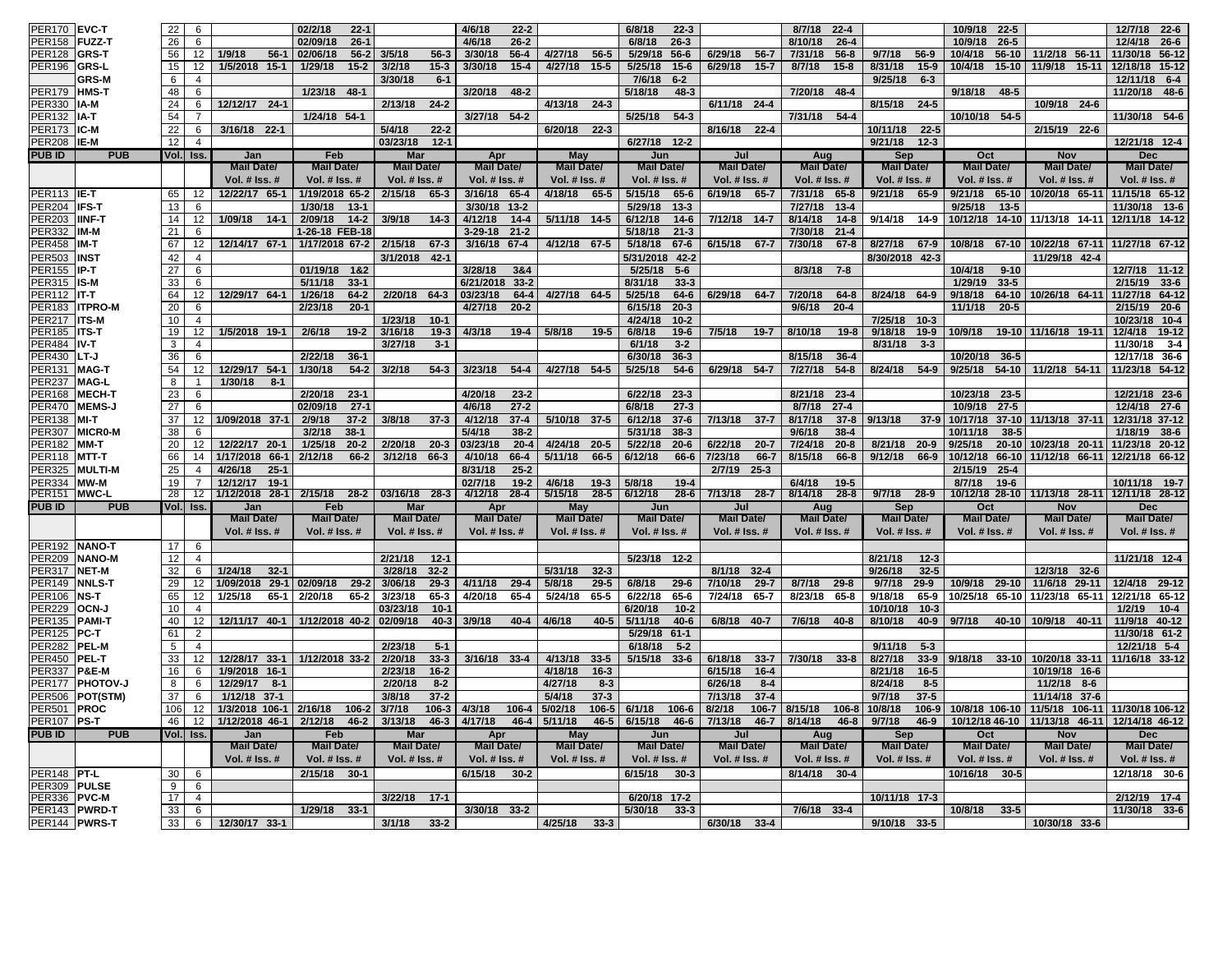| PER134 QE-J   |                  | 54             | 6               |                     | 2/2/18<br>$54-1$     |                      | 3/30/18 54-2         |                            | 6/1/18<br>$54-3$     |                      | 8/3/18 54-4         |                      | 10/4/18<br>$54-5$             |                               | 12/4/18 54-6                        |
|---------------|------------------|----------------|-----------------|---------------------|----------------------|----------------------|----------------------|----------------------------|----------------------|----------------------|---------------------|----------------------|-------------------------------|-------------------------------|-------------------------------------|
| <b>PER109</b> | $R-T$            | 67             | 4               |                     |                      | 3/9/18<br>$67 - 1$   |                      |                            | 6/8/18<br>$67 - 2$   |                      |                     | 9/7/18<br>$67 - 3$   |                               |                               |                                     |
| <b>PER328</b> | <b>RA-M</b>      | 25             | $\overline{4}$  |                     |                      | 03/13/18 25-1        |                      |                            | $25 - 2$<br>6/13/18  |                      |                     | 9/12/18 25-3         |                               |                               | 12/12/18 25-4                       |
| <b>PER146</b> | RO-T             | 34             | 6               |                     | 2/12/18<br>$34 - 1$  |                      | 4/17/18<br>34.2      |                            | $34-3$<br>6/15/18    |                      | 8/21/18<br>$34-4$   |                      | 10/9/18<br>$34-5$             |                               | 12/18/18 34-6                       |
| <b>PER292</b> | <b>RPMS-T</b>    | $\overline{2}$ | 6               |                     | 1/09/2018 2-1        |                      | $2 - 2$<br>3/9/2018  |                            | 5/8/18<br>$2-3$      |                      | $7/10/18$ 2-4       |                      | $2 - 5$<br>9/7/18             |                               | $11/9/18$ 2-6                       |
| <b>PER141</b> | SAC-J            | 36             | 12              | 1/16/2018 36-1      | $36 - 2$<br>4/6/18   | 5/29/2018 36-3       | $36 - 4$<br>7/17/18  | 8/3/18<br>$36 - 5$         | $36 - 6$<br>10/5/18  | 10/30/18 36-7        | $36 - 8$<br>11/9/18 | 11/27/18 36-9        | 12/4/18 36-10                 | 12/11/18 36-11                | 12/18/18 36-12                      |
| <b>PER145</b> | SCM-T            | 31             | 4               |                     | $31 - 1$<br>2/2/18   |                      |                      | $31 - 2$<br>5/8/18         |                      |                      | $31 - 3$<br>8/3/18  |                      |                               | 11/2/18 31-4                  |                                     |
| <b>PER338</b> | <b>S&amp;P-M</b> | 16             | 6               |                     | $16 - 1$<br>2/7/18   |                      | 4/4/18<br>$16 - 2$   |                            | 6/21/18<br>$16 - 3$  |                      | $16 - 4$<br>8/1/18  |                      | 10/4/18<br>$16 - 5$           |                               | 2/1/19 16-6                         |
| <b>PER236</b> | <b>SG-T</b>      | 9              | 6               | 1/5/2018 9-1        |                      | 2/20/18<br>$9 - 2$   |                      | 4/27/18<br>$9-3$           |                      | 6/26/18<br>$9 - 4$   |                     | 8/23/18 9-5          |                               | 10/26/18<br>$9 - 6$           |                                     |
| <b>PER127</b> | <b>SMC-T</b>     | 48             | $12 -$          | 12/22/17 48-1       | 1/23/18 48-2         | $48-3$<br>2/20/18    | $3/23/18$ 48-4       | $48 - 5$<br>4/20/18        | 5/22/18 48-6         | 6/22/18<br>$48 - 7$  | 7/24/18 48-8        | 8/24/18              | 48-9 9/18/18                  |                               | 48-10 10/23/18 48-11 11/23/18 48-12 |
| <b>PUB ID</b> | <b>PUB</b>       |                | Vol. Iss.       | Jan                 | Feb                  | <b>Mar</b>           | Apr                  | May                        | Jun                  | Jul                  | Aug                 | <b>Sep</b>           | Oct                           | <b>Nov</b>                    | <b>Dec</b>                          |
|               |                  |                |                 | <b>Mail Date/</b>   | <b>Mail Date/</b>    | <b>Mail Date/</b>    | <b>Mail Date/</b>    | <b>Mail Date/</b>          | <b>Mail Date/</b>    | <b>Mail Date/</b>    | <b>Mail Date/</b>   | <b>Mail Date/</b>    | <b>Mail Date/</b>             | <b>Mail Date/</b>             | <b>Mail Date/</b>                   |
|               |                  |                |                 | Vol. $#$ Iss. $#$   | Vol. $#$ Iss. $#$    | <b>Vol. # Iss. #</b> | Vol. # Iss. #        | Vol. $#$ Iss. $#$          | <b>Vol. # Iss. #</b> | <b>Vol. # Iss. #</b> | Vol. $#$ Iss. $#$   | <b>Vol. # Iss. #</b> | Vol. # Iss. #                 | <b>Vol. # Iss. #</b>          | Vol. # Iss. #                       |
|               | <b>SMPTE</b>     | 127            | 8               | $127 - 1$<br>2/2/18 |                      | $127 - 2$<br>3/6/18  | 4/2/18<br>$127 - 3$  | 5/8/18<br>$127 - 4$        |                      | 6/29/18<br>$127 - 5$ | $127 - 6$<br>8/7/18 | $127 - 7$<br>8/27/18 | 10/1/18 127-8                 |                               | 11/19/18 127-9                      |
| <b>PER312</b> | <b>SOFT-M</b>    | 35             |                 | 01/12/18 35-1       |                      | $35 - 2$<br>03/2/18  |                      | 4/26/18<br>$35-3$          |                      | $35 - 4$<br>7/12/18  |                     | $35 - 5$<br>9/6/18   |                               | 11/1/18<br>$35 - 6$           |                                     |
| <b>PER310</b> | SP-M             | 35             |                 | 01/11/18 35-1       |                      | $35-2$<br>03/07/18   |                      | $35 - 3$<br>4/30/18        |                      | $35 - 4$<br>6/28/18  |                     | $35 - 5$<br>8/30/18  |                               | 11/14/18 35-6                 |                                     |
| <b>PER100</b> | SP-T             | 66             | 6               |                     | 02/09/18<br>66-1     |                      | 4/03/18<br>66-2      |                            | 6/1/18<br>$66 - 3$   |                      | 66-4<br>8/3/18      |                      | 9/28/18<br>66-5               |                               | 12/4/18 66-6                        |
| <b>PER500</b> | <b>SPEC</b>      | 55             |                 | 1/2/2018<br>$55-1$  | $55 - 2$<br>01/25/18 | 3/01/18 55-3         | $55 - 4$<br>03/27/18 | $55 - 5$<br>4/24/18        | $55 - 6$<br>5/31/18  | 6/26/18<br>$55 - 7$  | $55 - 8$<br>7/24/18 | 8/30/18<br>$55-9$    | 9/25/18<br>$55 - 10$          | 10/25/18 55-11                | 11/29/18 55-12                      |
| <b>PER500</b> | SPEC (Digital)   | 55             | 12              | 01/16/18            | 02/15/18             | 03/01/18             | 04/02/18             | 05/02/18                   | 05/31/18             | 06/28/18             | 07/27/18            | 08/30/18             | 09/28/18                      | 10/29/18                      | 11/29/18                            |
| <b>PER327</b> | <b>SP-L</b>      | 25             |                 |                     |                      | 03/1/18<br>$25 - 1$  |                      |                            | $25 - 2$<br>6/1/18   |                      |                     | $25 - 3$<br>8/28/18  |                               |                               | 12/4/18 25-4                        |
| <b>PER410</b> | SSC-J            | 53             | 12              | 1/3/2018<br>$53-1$  | 2/1/18<br>$53 - 2$   | $53 - 3$<br>3/1/18   | $53 - 4$<br>4/2/18   | 4/30/18<br>$53 - 5$        | $53 - 6$<br>6/1/18   | $53 - 7$<br>7/3/18   | $53 - 8$<br>8/6/18  | 9/12/18<br>$53-9$    | 10/8/18<br>$53 - 10$          | $53 - 11$<br>11/6/18          | 12/31/18 53-12                      |
| <b>PER222</b> | <b>SSC-M</b>     | 10             |                 | $10-1$<br>02/01/18  |                      |                      |                      |                            | $10 - 2$<br>6/25/18  |                      |                     | $10 - 3$<br>8/29/18  |                               |                               |                                     |
| <b>PER215</b> | <b>ISTARS-J</b>  | 11             | 12              | 1/25/18<br>$11 - 1$ | 2/22/18<br>$11 - 2$  | 03/19/18 11-3        | 4/20/18<br>$11 - 4$  | 5/8/18<br>$11 - 5$         | $11 - 6$<br>7/16/18  | 8/13/18<br>$11 - 7$  | $9/11/18$ 11-8      | 9/20/18<br>$11-9$    | 11/1/18<br>$11 - 10$          | 1/21/19 11-11                 | 1/25/19 11-12                       |
| <b>PER235</b> | STE-T            | 9              |                 | $9-1$<br>12/22/17   |                      |                      | 3/27/18<br>$9 - 2$   |                            |                      | 6/26/18<br>$9 - 3$   |                     |                      | 9/25/18<br>$9 - 4$            |                               |                                     |
| <b>PER471</b> | <b>STQE-J</b>    | 24             | 6               |                     | 02/09/18<br>$24 - 1$ |                      | 4/12/18 24-2         |                            | 6/12/18<br>$24-3$    |                      | 8/10/18 24-4        |                      | 10/12/18<br>24-5              |                               | 12/7/18 24-6                        |
| PER21         | <b>STSP-J</b>    | 12             | 2               |                     |                      | $12 - 1$<br>6/26/18  |                      |                            | $12 - 2$<br>12/26/18 |                      |                     |                      |                               |                               | 12/26/18 12-6                       |
| <b>PER140</b> | <b>T&amp;S-M</b> | 37             | $\overline{4}$  |                     |                      | $37 - 1$<br>3/6/18   |                      |                            | 6/1/18 37-2          |                      |                     | 9/7/18 37-3          |                               |                               | 11/30/18 37-4                       |
| <b>PER195</b> | Thz-T            | 8              |                 | 01/18/18<br>$8-1$   |                      | $8 - 2$<br>3/8/2018  |                      | 5/9/18<br>$8-3$            |                      | 7/18/18<br>$8 - 4$   |                     | $8 - 5$<br>9/18/18   |                               | 12/19/18 8-6                  |                                     |
| <b>PER162</b> | VLSI-T           | 26             | 12              | 1/5/2018 26-1       | 1/26/18 26-2         | $26 - 3$<br>3/2/18   | $3/27/18$ 26-4       | 5/1/18<br>$26 - 5$         | 5/29/18<br>$26 - 6$  | $26 - 7$<br>7/3/18   | 7/21/18<br>$26 - 8$ | $26-9$<br>8/31/18    |                               | 10/4/18 26-10 10/30/18 26-11  | 12/4/18 26-12                       |
| <b>PER340</b> | VT-M             | 13             |                 |                     |                      | $13 - 1$<br>2/26/18  |                      |                            | 5/22/18<br>$13 - 2$  |                      |                     | $13-3$<br>8/31/18    |                               |                               | 11/19/18 13-4                       |
| <b>PER108</b> | $VT-T$           | 67             | 12 <sup>2</sup> | 1/23/18 67-1        | 2/20/18<br>$67 - 2$  | $67 - 3$<br>3/23/18  | 4/20/18              | $67-4$ 5/18/18<br>$67 - 5$ | 6/26/18<br>$67 - 6$  | 7/24/18<br>$67 - 7$  | 8/21/18<br>$67 - 8$ | 9/25/18<br>69-9      | 10/23/18 67-10 11/20/18 67-11 |                               | 12/21/18 67-12                      |
| <b>PER329</b> | WC-M             | 25             | 6               |                     | $25 - 1$<br>2/28/18  |                      | 5/1/18<br>$25 - 2$   |                            | 6/29/18<br>$25-3$    |                      | 8/27/18<br>$25 - 4$ |                      | 11/5/18 25-5                  |                               | 1/3/19 25-6                         |
| <b>PER193</b> | WC-T             | 17             | 12 <sup>2</sup> | 01/12/18 17-1       | $17 - 2$<br>2/15/18  | 3/16/18 17-3         | 4/12/18<br>$17-4$    | 5/15/18<br>$17-5$          | 6/15/18<br>$17 - 6$  | $17 - 7$<br>7/17/18  | $17 - 8$<br>8/17/18 | 9/14/18 17-9         |                               | 10/16/18 17-10 11/16/18 17-11 | 12/14/18 17-12                      |
| <b>PER050</b> | <b>WIE-M</b>     | 12             | 2               |                     |                      |                      |                      |                            | $12 - 1$<br>5/10/18  |                      |                     |                      |                               |                               | 11/8/18 12-2                        |
|               |                  |                |                 |                     |                      |                      |                      |                            |                      |                      |                     |                      |                               |                               |                                     |

**\*E-M: This magazine is new and was published late in the year.**

**\*\*COMM-L: First issue was in print.**

|                                                            | IEEE TRANSACTIONS/JOURNALS/MAGAZINES (w/ISSNs) |           |  |  |  |  |  |  |  |
|------------------------------------------------------------|------------------------------------------------|-----------|--|--|--|--|--|--|--|
|                                                            |                                                |           |  |  |  |  |  |  |  |
| Advanced Packaging (formerly CPMTB; In 2011-see CPMT)      | ADVP-T                                         | 1521-3323 |  |  |  |  |  |  |  |
| Aerospace & Electronic Systems Magazine                    | <b>AES-M</b>                                   | 0885-8985 |  |  |  |  |  |  |  |
| Aerospace & Electronic Systems (As of 2011 - online only.) | <b>AES-T</b>                                   | 0018-9251 |  |  |  |  |  |  |  |
| Annals of the History of Computing                         | AHC-M                                          | 1058-6180 |  |  |  |  |  |  |  |
| Antennas & Propagation Magazine                            | AP-M                                           | 1045-9243 |  |  |  |  |  |  |  |
| Antennas & Propagation                                     | AP-T                                           | 0018-926x |  |  |  |  |  |  |  |
| Antennas and Wireless Propagation Letters                  | <b>AWP-L</b>                                   | 1536-1225 |  |  |  |  |  |  |  |
| Applied Superconductivity                                  | ASC-T                                          | 1051-8223 |  |  |  |  |  |  |  |
| Audio, Speech, and Language Processing                     | <b>ASL-T</b>                                   | 2329-9290 |  |  |  |  |  |  |  |
| Automatic Control                                          | AC-T                                           | 0018-9286 |  |  |  |  |  |  |  |
| Automatica Sinica                                          | AS-J                                           | 2329-9266 |  |  |  |  |  |  |  |
| Automation Science and Engineering                         | ASE-T                                          | 1545-5955 |  |  |  |  |  |  |  |
| Autonomous Mental Development (as of 2016 - See CDS-T)     | AMD-T                                          | 1943-0604 |  |  |  |  |  |  |  |
| <b>Biomedical Circuits and Systems</b>                     | <b>BCAS-T</b>                                  | 1932-4545 |  |  |  |  |  |  |  |
| <b>Biomedical Engineering</b>                              | <b>BME-T</b>                                   | 0018-9294 |  |  |  |  |  |  |  |
| Biomedical and Health Informatics (formerly ITB)           | BHI-J                                          | 2168-2194 |  |  |  |  |  |  |  |
| Broadcasting                                               | <b>BC-T</b>                                    | 0018-9316 |  |  |  |  |  |  |  |
| China Communications Magazine                              | <b>CHINA-M</b>                                 | 1673-5447 |  |  |  |  |  |  |  |
| Circuits & Devices Magazine (Ceased Publication)           | C&D-M                                          | 8755-3996 |  |  |  |  |  |  |  |
| Circuits and Systems Magazine                              | <b>CAS-M</b>                                   | 1531-636X |  |  |  |  |  |  |  |
| Circuits & Systems Part 1: Regular Papers                  | CAS1-T                                         | 1549-8328 |  |  |  |  |  |  |  |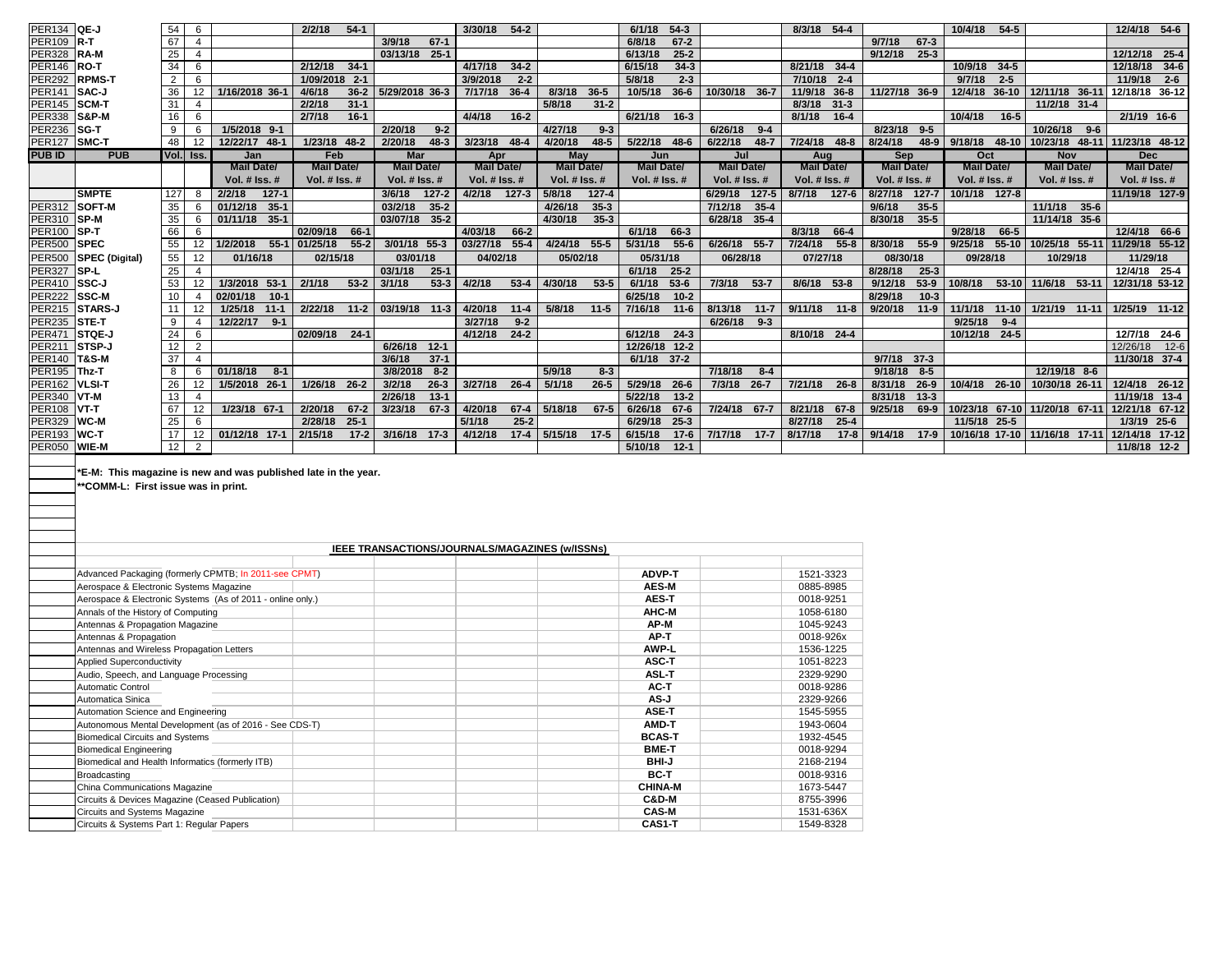| Circuits & Systems Part 2: Express Briefs                       | CAS2-T           | 1549-7747 |
|-----------------------------------------------------------------|------------------|-----------|
| Circuits & Systems for Video Technology                         | <b>CSVT-T</b>    | 1051-8215 |
| Cloud Computing Magazine (Online Plus)                          | CC-M             | 2325-6095 |
| <b>Cloud Computing</b>                                          | CC-T             | 2168-7161 |
| Cognitive and Developmental Systems (formerly AMD-T)            | CDS-T            | 2379-8920 |
| <b>Communications Letters</b>                                   | <b>COMM-L</b>    | 1089-7798 |
| <b>Communications Magazine</b>                                  | <b>COMM-M</b>    | 0163-6804 |
|                                                                 | <b>COMM-T</b>    | 0090-6778 |
| Communications                                                  |                  |           |
| Components & Packaging Technologies (In 2011-see CPMT)          | <b>CAPT-T</b>    | 1521-3331 |
| Components, Packaging and Manufacturing Technology              | <b>CPMT-T</b>    | 2156-3950 |
| Computational Biology and Bioinformatics                        | CBB-T            | 1545-5963 |
| Computational Intelligence Magazine                             | CI-M             | 1556-603X |
| Computational Intelligence and AI in Games                      | <b>CIAIG-T</b>   | 1943-068X |
| Computer                                                        | C-M              | 0018-9162 |
| Computer-Aided Design of Integrated Circuits & Systems          | CAD-T            | 0278-0070 |
| Computer Architecture Letters                                   | CA-L             | 1556-6056 |
| Computer Graphics & Applications Magazine                       | CG&A-M           | 0272-1716 |
| Computers                                                       | C-T              | 0018-9340 |
| Computing in Science & Engineering                              | <b>CiSE-M</b>    | 1521-9615 |
| Consumer Electronics Magazine                                   | CE-M             | 2162-2248 |
|                                                                 |                  |           |
| <b>Consumer Electronics</b>                                     | CE-T             | 0098-3063 |
| <b>Control Systems Magazine</b>                                 | CS-M             | 1066-033X |
| Control Systems Technology                                      | <b>CST-T</b>     | 1063-6536 |
| Cybernetics (formerly SMC-B)                                    | CYB-T            | 2168-2267 |
| Dependable and Secure Computing                                 | <b>DSC-T</b>     | 1545-5971 |
| Design & Test of Computers                                      | <b>D&amp;T-M</b> | 2168-2356 |
| Device and Materials Reliability                                | DMR-T            | 1530-4388 |
| Dielectrics & Electrical Insulation                             | DEI-T            | 1070-9878 |
| Display Technology                                              | DT-J             | 1551-319X |
| Education                                                       | E-T              | 0018-9359 |
|                                                                 | EI-M             | 0883-7554 |
| <b>Electrical Insulation Magazine</b>                           |                  |           |
| <b>Electrification Magazine</b>                                 | E-M              | 2325-5897 |
| Electromagnetic Compatibility Magazine                          | <b>EMC-M</b>     | 2162-2264 |
| Electromagnetic Compatibility                                   | <b>EMC-T</b>     | 0018-9375 |
| <b>Electron Devices</b>                                         | ED-T             | 0018-9383 |
| <b>Electron Device Letters</b>                                  | ED-L             | 0741-3106 |
| Electronics Packaging Manufacturing (In 2011-see CPMT)          | <b>EPM-T</b>     | 1521-334X |
| <b>Embedded Systems Letters</b>                                 | ES-L             | 1943-0663 |
| Emerging and Selected Topics in Circuits and Systems            | <b>ETCAS-J</b>   | 2156-3357 |
| Emerging and Selected Topics in Power Electronics               | <b>ESTPE-J</b>   | 2168-6777 |
| <b>Energy Conversion</b>                                        | EC-T             | 0885-8969 |
| <b>Engineering Management</b>                                   | EM-T             | 0018-9391 |
| <b>Engineering Management Review</b>                            | EM-R             | 0360-8581 |
|                                                                 |                  |           |
| <b>Evolutionary Computation</b>                                 | EVC-T            | 1089-778X |
| <b>Fuzzy Systems</b>                                            | <b>FUZZ-T</b>    | 1063-6706 |
| Geoscience & Remote Sensing Letters                             | <b>GRS-L</b>     | 1545-598X |
| Geoscience & Remote Sensing                                     | <b>GRS-T</b>     | 0196-2892 |
| Haptics                                                         | H-T              | 1939-1412 |
| Human-Machine Systems (formerly SMC-C)                          | <b>HMS-T</b>     | 2168-2291 |
| Image Processing                                                | IP-T             | 1057-7149 |
| Industrial Electronics Magazine                                 | IE-M             | 1932-4529 |
| <b>Industrial Electronics</b>                                   | IE-T             | 0278-0046 |
| Industrial Informatics                                          | <b>IINF-T</b>    | 1551-3203 |
| Industry Applications Magazine                                  | IA-M             | 1077-2618 |
| <b>Industry Applications</b>                                    | IA-T             | 0093-9994 |
|                                                                 | IFS-T            |           |
| Information Forensics and Security                              |                  | 1556-6013 |
| Information Technology in Biomedicine (In 2013 - Renamed BHI-J) | ITB-T            | 1089-7771 |
| Information Theory                                              | <b>IT-T</b>      | 0018-9448 |
| The Institute                                                   | <b>INST</b>      | 1050-1797 |
| Instrumentation & Measurement Magazine                          | IM-M             | 1094-6969 |
| Instrumentation & Measurement                                   | IM-T             | 0018-9456 |
| Intelligent Systems Magazine                                    | IS-M             | 1541-1672 |
| <b>Intelligent Transportation Systems</b>                       | <b>ITS-T</b>     | 1524-9050 |
| <b>Internet Computing Magazine</b>                              | IC-M             | 1089-7801 |
| IT Professional Magazine                                        | <b>ITPRO-M</b>   | 1520-9202 |
|                                                                 |                  |           |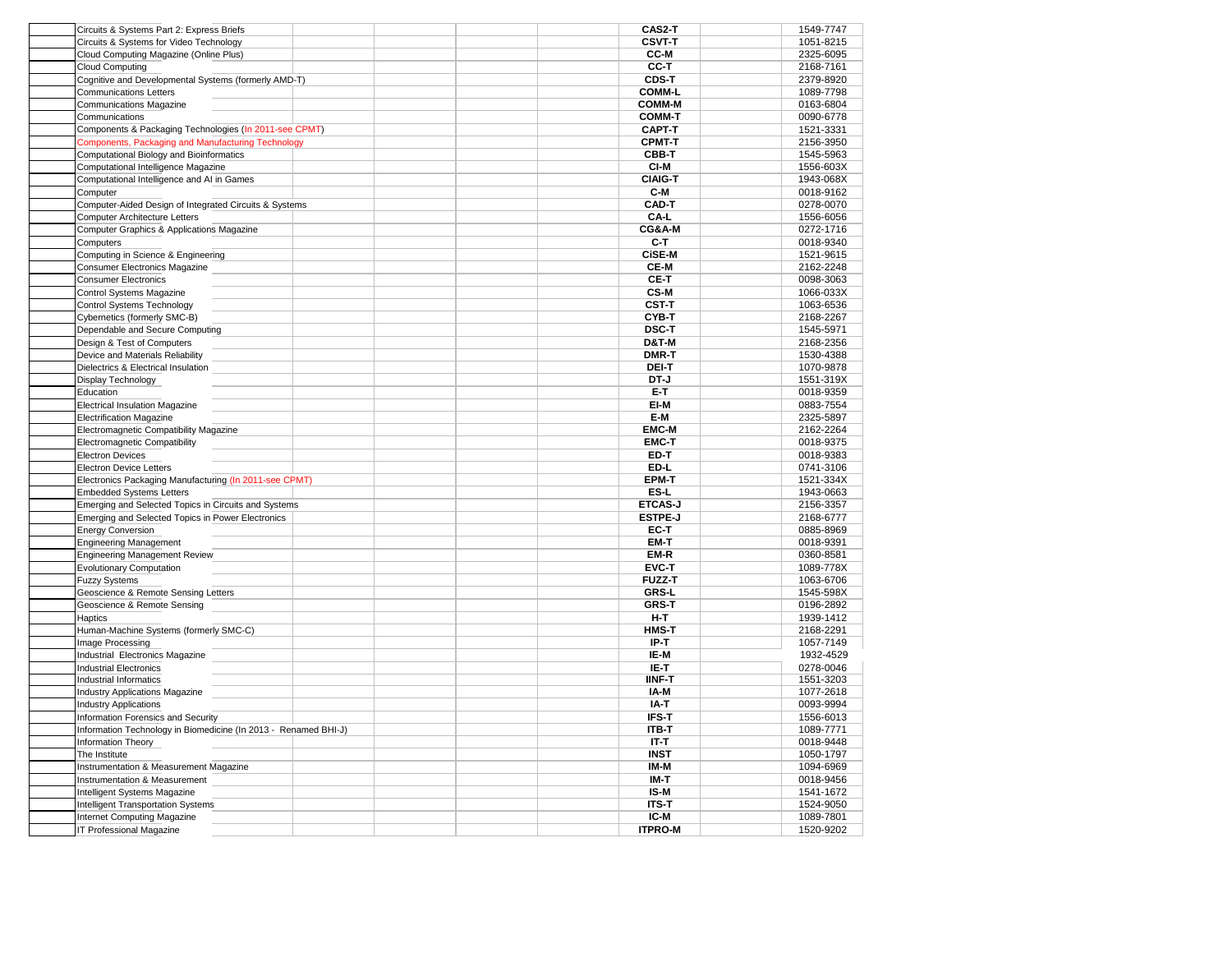| Knowledge & Data Engineering                                     | <b>KDE-T</b>     | 1041-4347 |
|------------------------------------------------------------------|------------------|-----------|
| Lightwave Technology                                             | LT-J             | 0733-8724 |
| Magnetics                                                        | <b>MAG-T</b>     | 0018-9464 |
| <b>Magnetics Letters</b>                                         | <b>MAG-L</b>     | 1949-307X |
| Mechatronics                                                     | <b>MECH-T</b>    | 1083-4435 |
| Medical Imaging                                                  | MI-T             | 0278-0062 |
| Micro Magazine                                                   | <b>MICRO-M</b>   | 0272-1732 |
| Microelectromechanical Systems                                   | <b>MEMS-J</b>    | 1057-7157 |
|                                                                  | MW-M             | 1527-3342 |
| Microwave Magazine                                               |                  |           |
| Microwave and Wireless Components Letters                        | <b>MWC-L</b>     | 1531-1309 |
| Microwave Theory & Techniques                                    | MTT-T            | 0018-9480 |
| Mobile Computing                                                 | MC-T             | 1536-1233 |
| Multimedia Magazine                                              | <b>MULT-M</b>    | 1070-986X |
| Multimedia                                                       | MM-T             | 1520-9210 |
| Nanobioscience                                                   | NB-T             | 1536-1241 |
| Nanotechnology                                                   | <b>NANO-T</b>    | 1536-125X |
| Nanotechnology Magazine                                          | <b>NANO-M</b>    | 1932-4510 |
| Network Magazine                                                 | <b>NET-M</b>     | 0890-8044 |
| Networking                                                       | <b>NET-T</b>     | 1063-6692 |
| Neural Networks and Learning Systems (formerly Neural Networks)  | <b>NNLS-T</b>    | 2162-237X |
|                                                                  |                  |           |
| Neural Systems and Rehabilitation Engineering                    | <b>NSRE-T</b>    | 1534-4320 |
| Nuclear Science                                                  | NS-T             | 0018-9499 |
| Oceanic Engineering                                              | OE-J             | 0364-9059 |
| Optical Communications and Networking                            | OCN-J            | 1943-0620 |
| Parallel & Distributed Systems                                   | PDS-T            | 1045-9219 |
| Pattern Analysis & Machine Intelligence                          | <b>PAMI-T</b>    | 0162-8828 |
| Pervasive Computing Magazine                                     | <b>PVC-M</b>     | 1536-1268 |
| Photonics Technology Letters                                     | PT-L             | 1041-1135 |
| Photovoltaics                                                    | PHOTOV-J         | 2156-3381 |
| Plasma Science                                                   | PS-T             | 0093-3813 |
| Potentials Magazine                                              | POT(STM)         | 0278-6648 |
| Power & Energy Magazine                                          | <b>P&amp;E-M</b> | 1540-7977 |
|                                                                  |                  |           |
| Power Delivery                                                   | <b>PWRD-T</b>    | 0885-8977 |
| Power Electronics                                                | PEL-T            | 0885-8993 |
| Power Electronics Magazine                                       | PE-M             | 1540-7977 |
| Power Systems                                                    | <b>PWRS-T</b>    | 0885-8950 |
| Proceedings of the IEEE                                          | <b>PROC</b>      | 0018-9219 |
| Product Safety Engineering                                       | PSE-J            | 1556-6099 |
| Professional Communication                                       | PC-T             | 0361-1434 |
| Pulse (formerly EMB)                                             | <b>PULSE</b>     | 2154-2287 |
| Quantum Electronics                                              | QE-J             | 0018-9197 |
| Reliability                                                      | $R - T$          | 0018-9529 |
| <b>RITA</b>                                                      | <b>RITA</b>      | 1932-8540 |
|                                                                  | RO-T             |           |
| Robotics                                                         |                  | 1552-3098 |
| Robotics & Automation Magazine                                   | RA-M             | 1070-9932 |
| Security & Privacy Magazine                                      | <b>S&amp;P-M</b> | 1540-7993 |
| Selected Areas in Communication                                  | SAC-J            | 0733-8716 |
| Selected Topics in Applied Earth Observations and Remote Sensing | <b>STARS-J</b>   | 1939-1404 |
| Selected Topics in Signal Processing                             | STSP-J           | 1932-4553 |
| Selected Topics in Quantum Electronics                           | STQF-J           | 1077-260X |
| Semiconductor Manufacturing                                      | SCM-T            | 0894-6507 |
| Sensors Journal                                                  | SEN-J            | 1530-437X |
| <b>Signal Processing Letters</b>                                 | SP-L             | 1070-9908 |
| Signal Processing Magazine                                       | SP-M             | 1053-5888 |
| Signal Processing                                                | SP-T             | 1053-587X |
|                                                                  |                  |           |
| Smart Grid                                                       | SG-T             | 1949-3053 |
| SMPTE Motion Imaging Journal                                     | <b>SMPTE</b>     | 2160-2492 |
| Software Engineering                                             | SE-T             | 0098-5589 |
| Software Magazine                                                | SOFT-M           | 0740-7459 |
| Solid State Circuits                                             | SSC-J            | 0018-9200 |
| Solid State Circuits Magazine                                    | SSC-M            | 1943-0582 |
| Spectrum                                                         | <b>SPEC-M</b>    | 0018-9235 |
| Sustainable Energy                                               | STE-T            | 1949-3029 |
| Systems Journal                                                  | SYS-J            | 1932-8184 |
| Systems, Man & Cybernetics Magazine                              | SMC-M            | 2333-942X |
|                                                                  |                  |           |